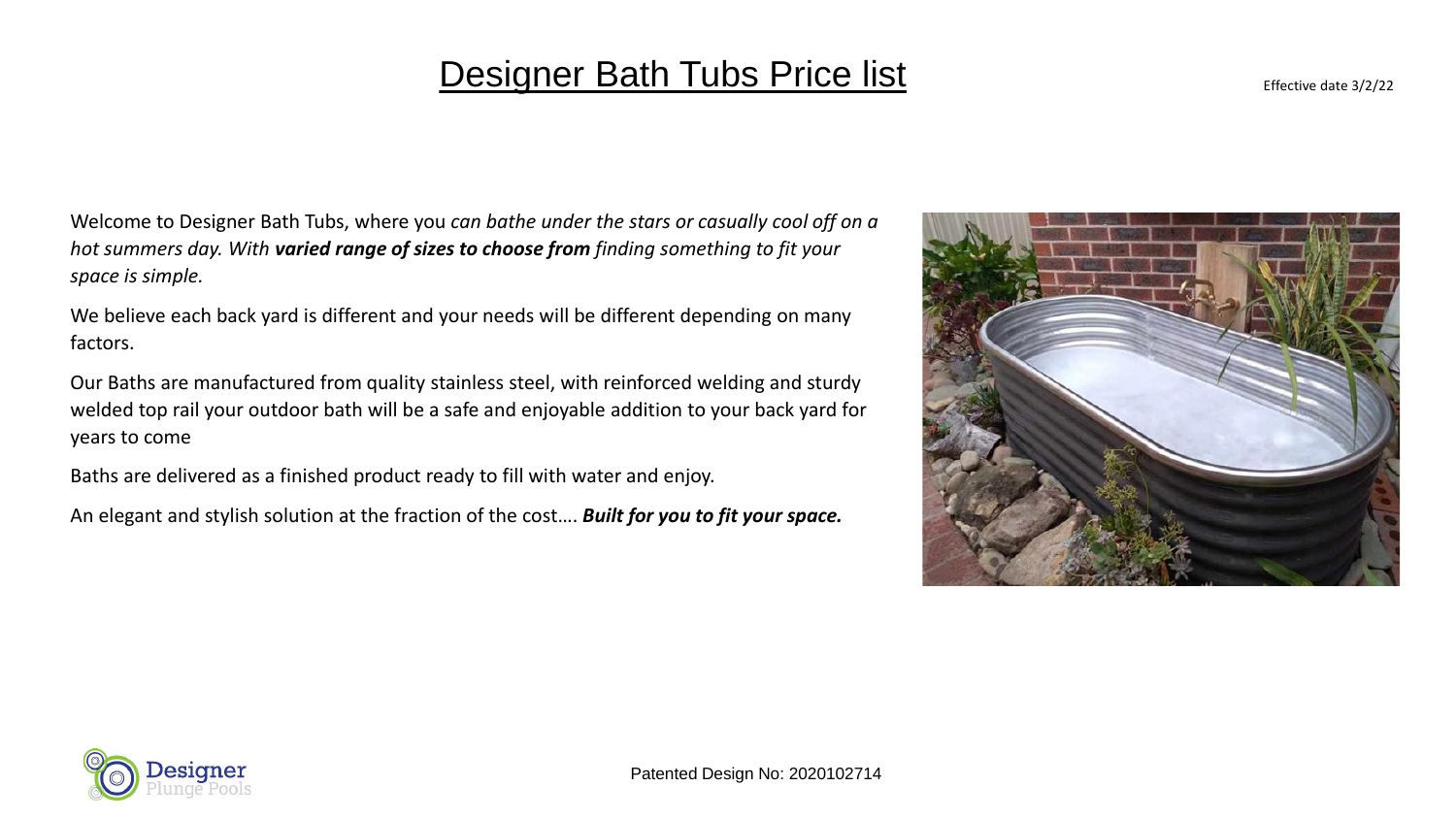## **Designer Bath Tubs Price list** Effective date 3/2/22

- $\checkmark$  Select your Bath Tub dimensions from the table below. You can choose the width of your bath and the length
- ✓ **All Baths have a finished height of 480mm tall**
- $\checkmark$  Prices below includes 1 x drain valve and Stainless finish

|               | <b>Width options (mm)</b> |            |                |
|---------------|---------------------------|------------|----------------|
| Lengths (mm)  | 650 / 750 mm              | 850/950 mm | 1050 / 1150 mm |
| 1300 - 1400   | \$1,150                   | \$1,250    | \$1,450        |
| 1500 - 1600   | \$1,250                   | \$1,450    | \$1,650        |
| 1700 - 1800   | \$1,450                   | \$1,650    | \$1,850        |
| 1900-2000     | \$1,650                   | \$1,850    | \$2,050        |
| $2100 - 2200$ | \$1,850                   | \$2,050    | \$2,250        |



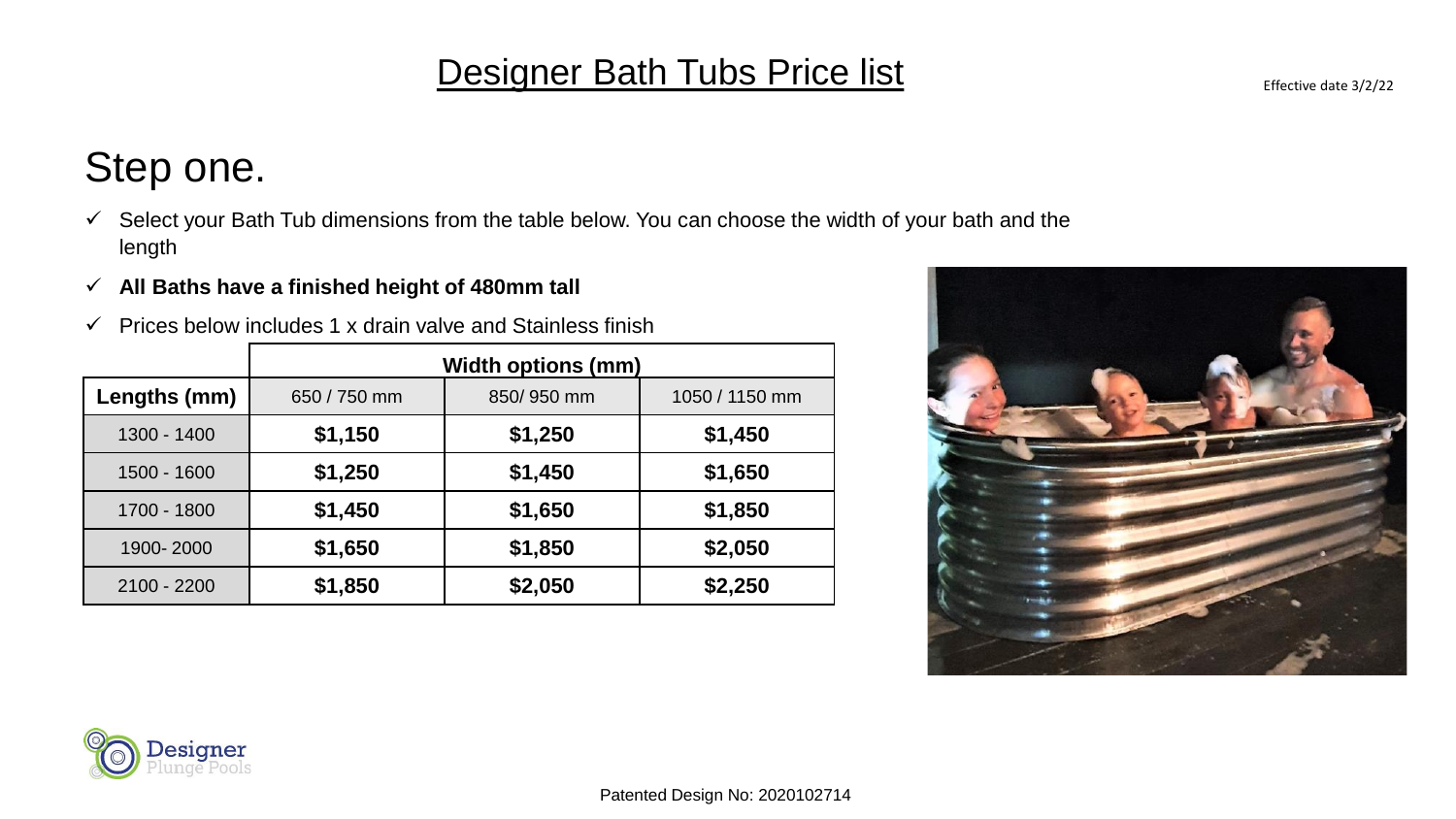## **Designer Plunge Pool Price list** Effective date 3/2/22

## Step 2 **Choose your drain valve option**

- 1. Option A 25mm side wall mounted outlet with Drain Valve.
- 2. Option B- 40mm plug and waste drain positioned in the bath floor

# Step 3 **Select Colour option**

25mm side mounted outlet 40mm plug and waste

- 1. Stainless finish included in pricing
- 2. Industrial enamel spray coating to match any Colorbond Colour ( outside of bath wall only) **\$350**